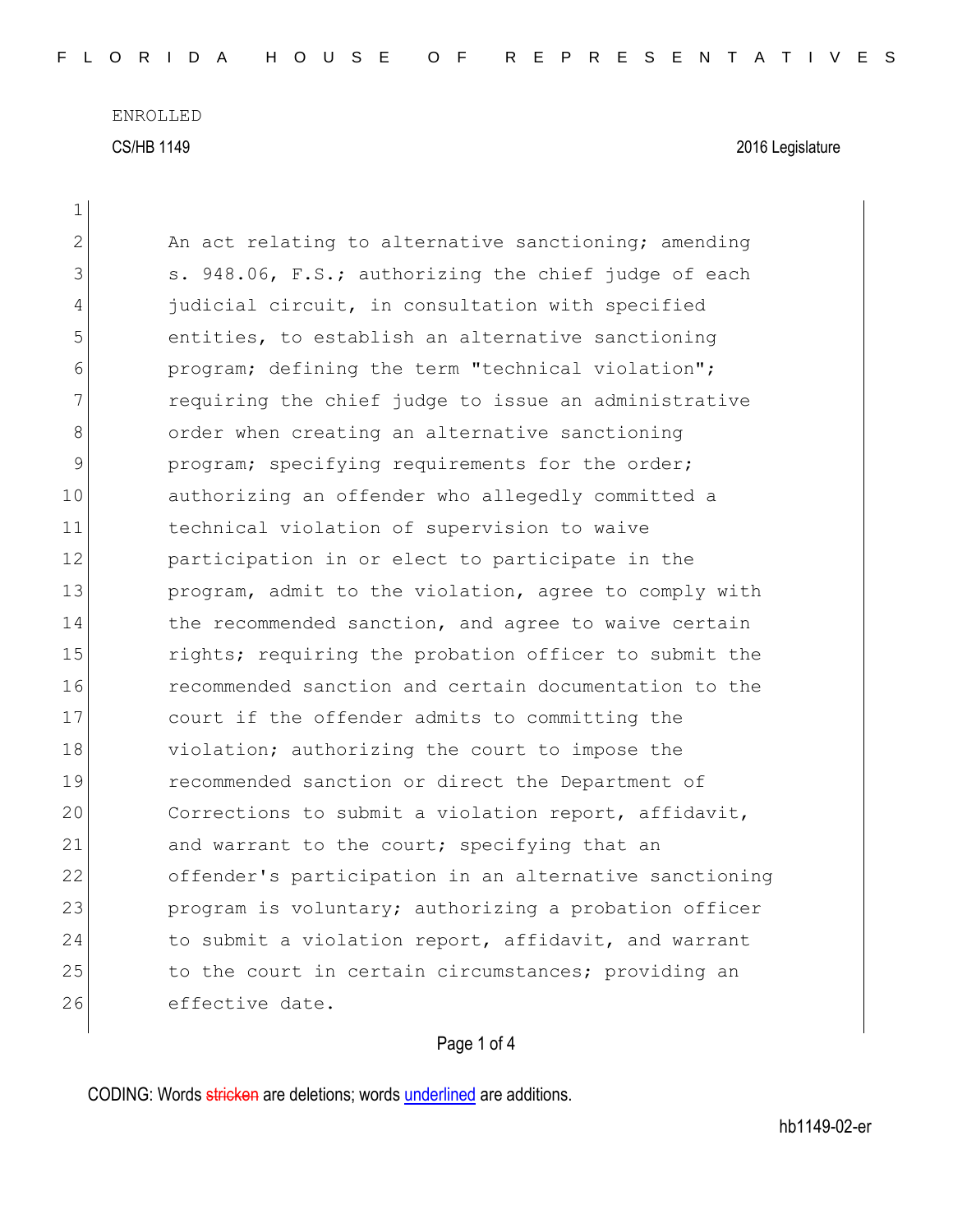ENROLLED CS/HB 1149 2016 Legislature

| 27 |                                                                   |
|----|-------------------------------------------------------------------|
| 28 | Be It Enacted by the Legislature of the State of Florida:         |
| 29 |                                                                   |
| 30 | Section 1. Paragraph (h) of subsection (1) of section             |
| 31 | 948.06, Florida Statutes, is redesignated as paragraph (i), and   |
| 32 | a new paragraph (h) is added to that subsection, to read:         |
| 33 | 948.06 Violation of probation or community control;               |
| 34 | revocation; modification; continuance; failure to pay             |
| 35 | restitution or cost of supervision.-                              |
| 36 | (1)                                                               |
| 37 | (h) 1. The chief judge of each judicial circuit, in               |
| 38 | consultation with the state attorney, the public defender, and    |
| 39 | the department, may establish an alternative sanctioning program  |
| 40 | in which the department, after receiving court approval, may      |
| 41 | enforce specified sanctions for certain technical violations of   |
| 42 | supervision. For purposes of this paragraph, the term "technical  |
| 43 | violation" means any alleged violation of supervision that is     |
| 44 | not a new felony offense, misdemeanor offense, or criminal        |
| 45 | traffic offense.                                                  |
| 46 | To establish an alternative sanctioning program, the<br>2.        |
| 47 | chief judge must issue an administrative order specifying:        |
| 48 | a. Eligibility criteria.                                          |
| 49 | The technical violations that are eligible for the<br>b.          |
| 50 | program.                                                          |
| 51 | The sanctions that may be recommended by a probation<br>$\circ$ . |
| 52 | officer for each technical violation.                             |
|    | Page 2 of 4                                                       |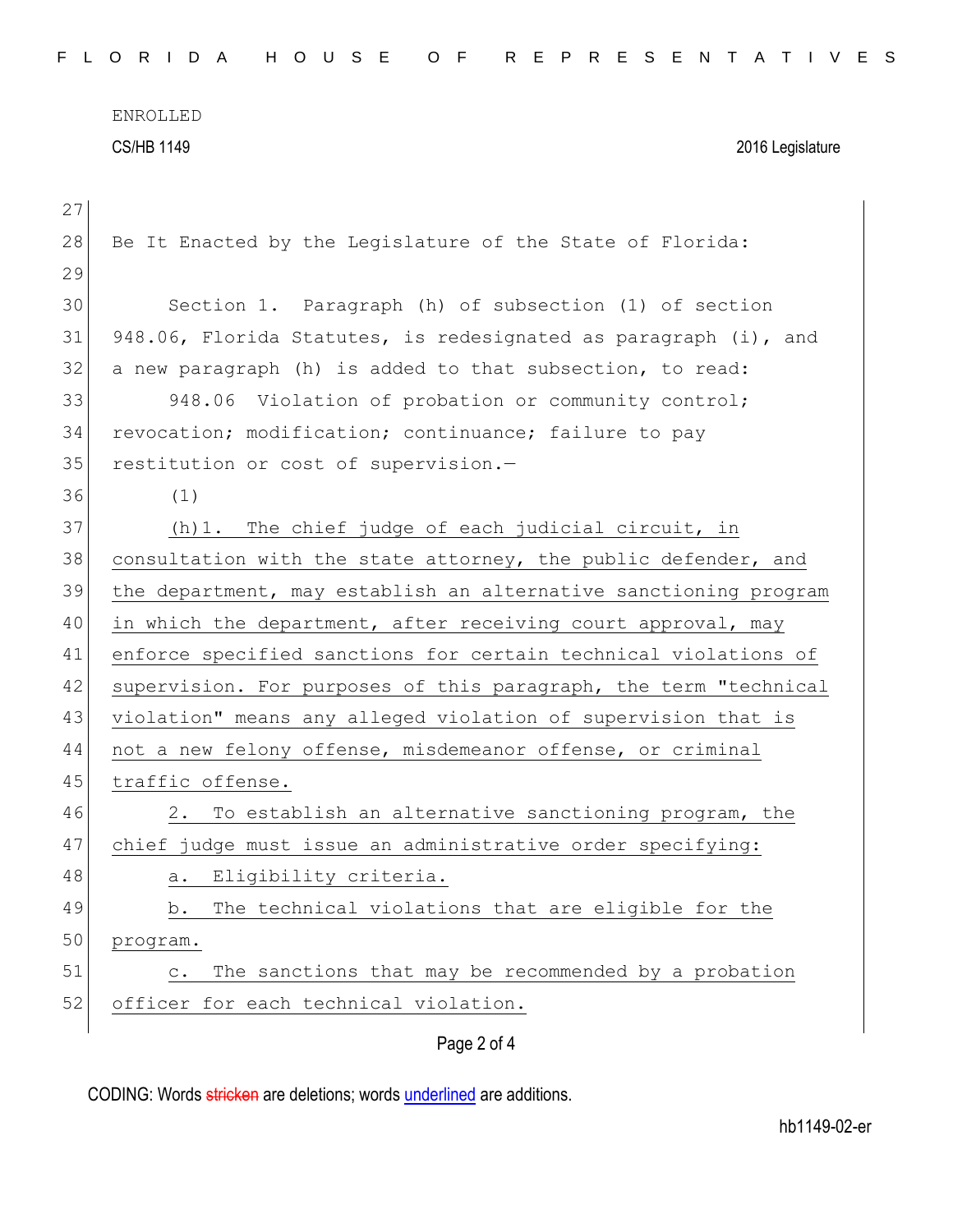ENROLLED

CS/HB 1149 2016 Legislature

| 53 | The process for reporting technical violations through<br>d.     |
|----|------------------------------------------------------------------|
| 54 | the alternative sanctioning program, including approved forms.   |
| 55 | If an offender is alleged to have committed a technical<br>3.    |
| 56 | violation of supervision that is eligible for the program, the   |
| 57 | offender may:                                                    |
| 58 | Waive participation in the alternative sanctioning<br>a.         |
| 59 | program, in which case the probation officer may submit a        |
| 60 | violation report, affidavit, and warrant to the court in         |
| 61 | accordance with this section; or                                 |
| 62 | b. Elect to participate in the alternative sanctioning           |
| 63 | program after receiving written notice of an alleged technical   |
| 64 | violation and a disclosure of the evidence against the offender, |
| 65 | admit to the technical violation, agree to comply with the       |
| 66 | probation officer's recommended sanction if subsequently ordered |
| 67 | by the court, and agree to waive the right to:                   |
| 68 | (I) Be represented by legal counsel.                             |
| 69 | Require the state to prove his or her guilt before a<br>(TI)     |
| 70 | neutral and detached hearing body.                               |
| 71 | (III) Subpoena witnesses and present to a judge evidence         |
| 72 | in his or her defense.                                           |
| 73 | Confront and cross-examine adverse witnesses.<br>$(\text{IV})$   |
| 74 | (V)<br>Receive a written statement from a factfinder as to       |
| 75 | the evidence relied on and the reasons for the sanction imposed. |
| 76 | If the offender admits to committing the technical<br>4.         |
| 77 | violation and agrees with the probation officer's recommended    |
| 78 | sanction, the probation officer must, before imposing the        |
|    | Page 3 of 4                                                      |